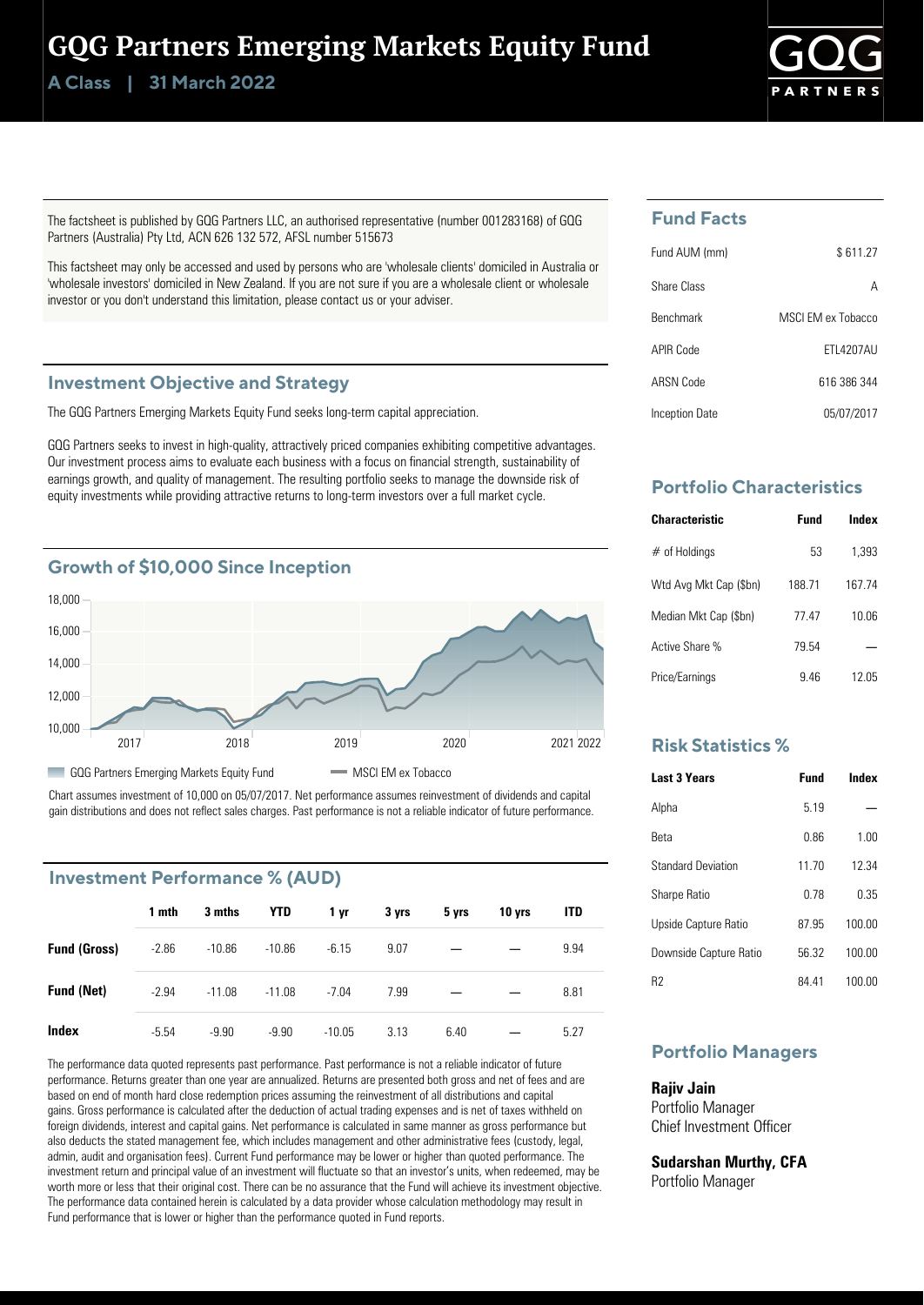# GQG Partners Emerging Markets Equity Fund

**Class | A 31 March 2022**



### **Top 10 Holdings** (% total portfolio)

| Holding                                   | Fund |
|-------------------------------------------|------|
| Petroleo Brasileiro SA Petrobras          | 69   |
| Taiwan Semiconductor Manufacturing Co Ltd | 58   |
| Infosys Ltd                               | 54   |
| Vale SA                                   | 43   |
| Housing Development Finance Corp Ltd      | 38   |
| Reliance Industries Ltd                   | 36   |
| China Merchants Bank Colltd               | 35   |
| Heineken NV                               | 34   |
| Exxon Mobil Corp                          | 32   |
| <b>TotalEnergies SE</b>                   | 27   |
|                                           |      |

### **Sectors** (% portfolio equity)

| <b>Sector</b>                 | <b>Fund</b> | Index | Under/Over |
|-------------------------------|-------------|-------|------------|
| <b>Communication Services</b> | 2.1         | 10.1  |            |
| <b>Consumer Discretionary</b> |             | 12.4  |            |
| <b>Consumer Staples</b>       | 12.3        | 5.5   |            |
| Energy                        | 24.4        | 4.8   |            |
| <b>Financials</b>             | 26.4        | 22.1  |            |
| Healthcare                    | 2.4         | 3.9   |            |
| Industrials                   |             | 5.4   |            |
| Information Technology        | 14.6        | 21.7  |            |
| <b>Materials</b>              | 15.7        | 9.5   |            |
| <b>Real Estate</b>            |             | 2.1   |            |
| Utilities                     | 2.1         | 2.6   |            |

## **Fund Sector Over Time** (% portfolio equity)



## **Enquiries**

Wholesale Clients domiciled in Australia and Wholesale Investors domiciled in New Zealand can direct all enquiries, including requests for a Product Disclosure Statement (PDS) and accompanying Reference Guide free of charge, to:

**Laird Abernethy,** Managing Director GQG Partners (Australia) Pty Ltd ACN 626 132 572 AFSL number 515673 Email: labernethy@gqgpartners.com Tel: +61 2 9238 8093

### **Portfolio Holdings**

Portfolio holdings are subject to change without notice. Cash and cash equivalents represented 7.43% of the total portfolio.

Top ten holdings identified and described do not represent all securities purchased, sold, or recommended for inclusion in the Fund and no assumption should be made that such securities or future recommendations were or will be profitable in the future. Country allocations reflect the country of risk of the securities in the portfolio as assigned by Morningstar, though GQG's portfolios are constructed based upon GQG's assessment of each issuer's country of risk exposure, which may not be the same as Morningstar's country assignment.

#### **Fund Expense %**

| <b>Buy Spread</b>      | 0.30 |                                                       |
|------------------------|------|-------------------------------------------------------|
| <b>Sell Spread</b>     | 0.30 | *Inclusive of goods and<br>services tax (GST) and any |
| <b>Management Fee*</b> | በ 96 | reduced input tax credit                              |

## **Top 10 Countries** (% portfolio equity)